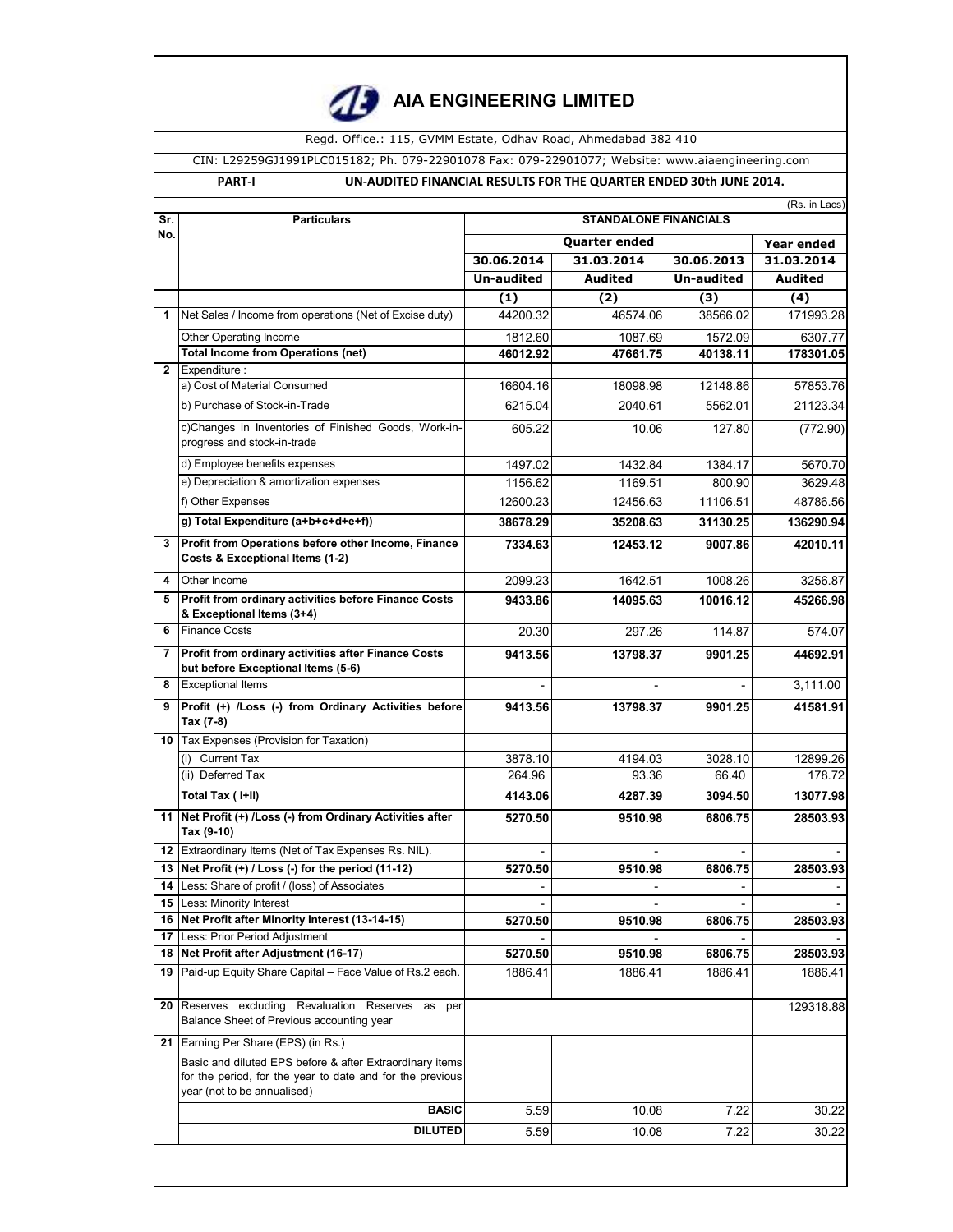

# **AIA ENGINEERING LIMITED**

Regd. Office.: 115, GVMM Estate, Odhav Road, Ahmedabad 382 410

#### CIN: L29259GJ1991PLC015182; Ph. 079-22901078 Fax: 079-22901077; Website: www.aiaengineering.com

#### **PART II** UN-AUDITED FINANCIAL RESULTS FOR THE QUARTER ENDED 30th JUNE 2014.

| Sr.          | <b>STANDALONE FINANCIALS</b><br><b>Particulars</b>                                             |                          |                      |            |                   |  |  |
|--------------|------------------------------------------------------------------------------------------------|--------------------------|----------------------|------------|-------------------|--|--|
| No.          |                                                                                                |                          | <b>Quarter ended</b> |            | <b>Year ended</b> |  |  |
|              |                                                                                                | 30.06.2014               | 31.03.2014           | 30.06.2013 | 31.03.2014        |  |  |
| А.           | <b>PARTICULARS OF SHAREHOLDING</b>                                                             |                          |                      |            |                   |  |  |
| 1            | <b>Public Shareholding</b>                                                                     |                          |                      |            |                   |  |  |
|              | No. of Equity Shares                                                                           | 36171450                 | 36171250             | 36171250   | 36171250          |  |  |
|              | Percentage of Shareholding                                                                     | 38.35%                   | 38.35%               | 38.35%     | 38.35%            |  |  |
| $\mathbf{2}$ | Promoters & Promoter group Shareholding                                                        |                          |                      |            |                   |  |  |
|              | (a) - Pledged/Encumbered - Number of Shares                                                    | <b>NIL</b>               | <b>NIL</b>           | <b>NIL</b> | <b>NIL</b>        |  |  |
|              | - Percentage of shares (as a % of the total<br>shareholding of promoter and<br>promoter group) | N.A.                     | N.A.                 | N.A.       | N.A.              |  |  |
|              | - Percentage of shares (as a % of the total share<br>capital of the Company).                  | N.A.                     | N.A.                 | N.A.       | N.A.              |  |  |
|              | (b) Non-encumbered                                                                             |                          |                      |            |                   |  |  |
|              | - Number of Shares                                                                             | 58148920                 | 58149120             | 58149120   | 58149120          |  |  |
|              | - Percentage of shares (as a % of the total<br>shareholding of promoter and<br>promoter group) | 100%                     | 100%                 | 100%       | 100%              |  |  |
|              | - Percentage of shares (as a % of the total share<br>capital of the Company).                  | 61.65%                   | 61.65%               | 61.65%     | 61.65%            |  |  |
|              | <b>Particulars</b>                                                                             | Quarter ended 30.06.2014 |                      |            |                   |  |  |
| B            | <b>INVESTOR COMPLAINTS</b>                                                                     |                          |                      |            |                   |  |  |
|              | Pending at the beginning of the year                                                           | <b>NIL</b>               |                      |            |                   |  |  |
|              | Received during the quarter                                                                    | $\mathbf{1}$             |                      |            |                   |  |  |
|              | Disposed of during the quarter                                                                 | $\mathbf{1}$             |                      |            |                   |  |  |
|              | Remaining unresolved at the end of the quarter                                                 | <b>NIL</b>               |                      |            |                   |  |  |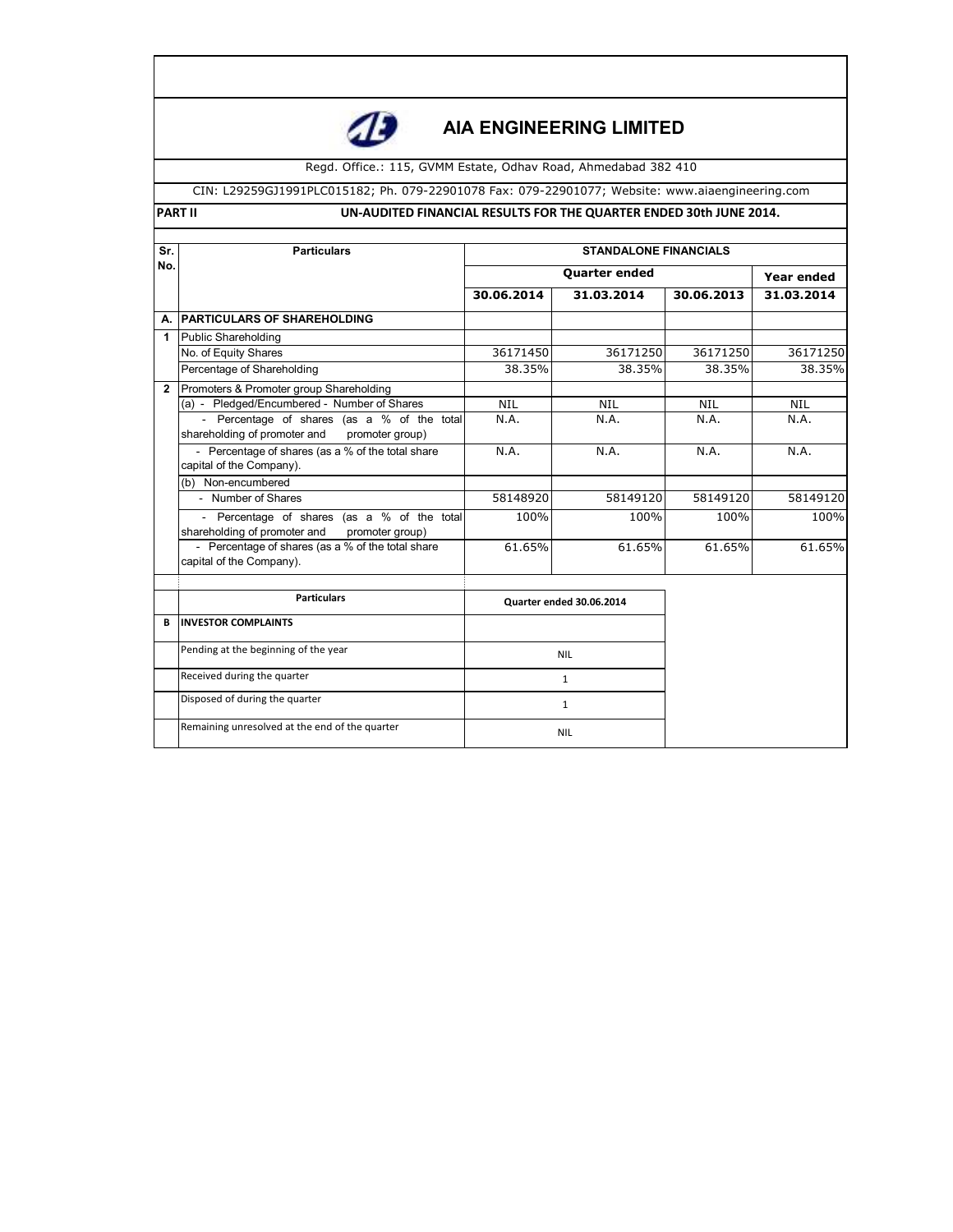### **Note: - (Standalone)**

- 1. The above Un-audited Financial Results for the Quarter ended 30<sup>th</sup> June 2014 have been reviewed by the Audit Committee and were taken on record by the Board of Directors in their respective meetings held on  $4<sup>th</sup>$  August 2014.
- 2. The Un-audited Financial Results for the Quarter ended  $30<sup>th</sup>$  June 2014 have been Limited Reviewed by the Statutory Auditors of the Company.
- 3. The Company has only one primary segment i.e. manufacturing of High Chrome Mill Internals.
- 4. The consolidated Financial Results comprises of the results of the parent company i.e. AIA Engineering Ltd. and its subsidiaries viz. Welcast Steels Ltd., Bangalore, Vega Industries (Middle East) F.Z.E.,UAE, Vega Industries Ltd., U.K., Vega Industries Ltd., U.S.A., Vega Steel Industries (RSA) (Proprietary) Ltd., South Africa and Wuxi Weigejia Trade Co. Ltd., China.
- 5. The previous Period / Year figures have been regrouped, reclassified and restated wherever necessary to make them comparable with the current periods / Year figures.
- 6. During the Quarter, the Company has revised depreciation rate on certain fixed assets as per the useful life specified in Part C of Schedule II of the Companies Act, 2013 or useful life re-assessed by the Company on which useful life is different from those specified in Part C of Schedule II of Companies Act, 2013. Based on the current estimates, depreciation of Rs.190.16 Lacs on account of assets whose useful life is already exhausted as on 1<sup>st</sup> April 2014 and deferred tax of Rs.64.64 Lacs thereon have been adjusted to General Reserve.

 Had there not been any change in useful life of assets as compared to previous quarter, depreciation for the Quarter would have been lower by Rs.111.49 Lacs.

 By Order of Board of Directors For AIA Engineering Ltd. Sd/- Place: Ahmedabad (Bhadresh K. Shah) Date:  $4^{\text{th}}$  August 2014 Managing Director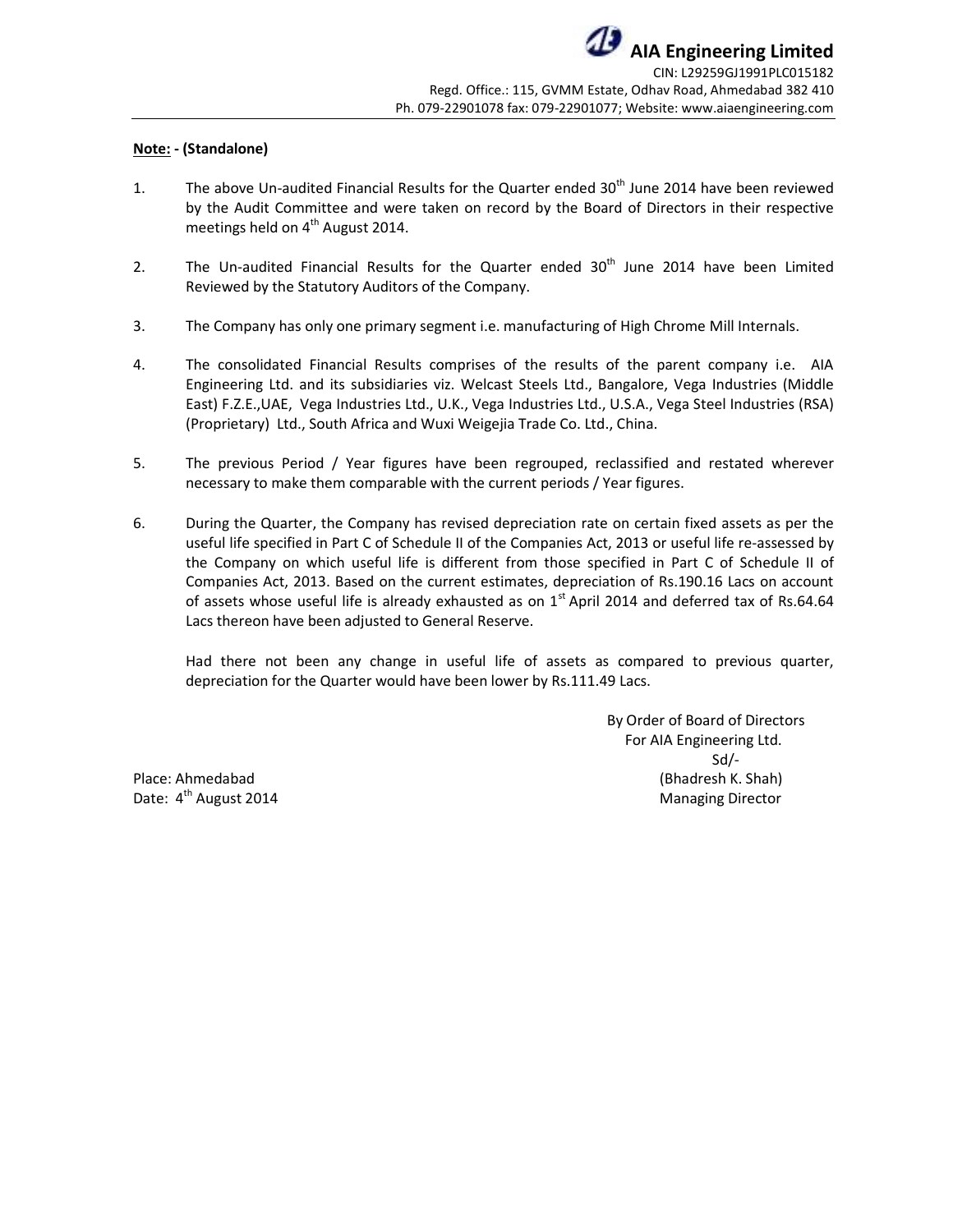

# **AIA ENGINEERING LIMITED**

Regd. Office.: 115, GVMM Estate, Odhav Road, Ahmedabad 382 410

CIN: L29259GJ1991PLC015182; Ph. 079-22901078 Fax: 079-22901077; Website: www.aiaengineering.com

|                 | <b>PART-I</b><br>UN-AUDITED FINANCIAL RESULTS FOR THE QUARTER ENDED 30th JUNE 2014. |                     |                                |                     |                      |  |  |
|-----------------|-------------------------------------------------------------------------------------|---------------------|--------------------------------|---------------------|----------------------|--|--|
|                 |                                                                                     | (Rs. in Lacs)       |                                |                     |                      |  |  |
| Sr.<br>No.      | <b>Particulars</b>                                                                  |                     | <b>CONSOLIDATED FINANCIALS</b> |                     |                      |  |  |
|                 |                                                                                     |                     | <b>Quarter ended</b>           |                     | Year ended           |  |  |
|                 |                                                                                     | 30.06.2014          | 31.03.2014                     | 30.06.2013          | 31.03.2014           |  |  |
|                 |                                                                                     | <b>Un-audited</b>   | <b>Audited</b>                 | <b>Un-audited</b>   | <b>Audited</b>       |  |  |
|                 |                                                                                     | (1)                 | (2)                            | (3)                 | (4)                  |  |  |
| 1               | Net Sales / Income from operations (Net of Excise duty)                             | 47394.41            | 56571.34                       | 46971.13            | 201676.88            |  |  |
|                 | Other Operating Income<br><b>Total Income from Operations (net)</b>                 | 1817.53<br>49211.94 | 1094.05<br>57665.39            | 1573.79<br>48544.92 | 6330.95<br>208007.83 |  |  |
| $\overline{2}$  | Expenditure :                                                                       |                     |                                |                     |                      |  |  |
|                 | a) Cost of Material Consumed                                                        | 20650.01            | 19685.90                       | 16300.73            | 72681.49             |  |  |
|                 | b) Purchase of Stock-in-Trade                                                       |                     |                                |                     |                      |  |  |
|                 | c)Changes in Inventories of Finished Goods, Work-in-                                | (3072.21)           | 3867.55                        | 4921.82             | 6958.68              |  |  |
|                 | progress and stock-in-trade                                                         |                     |                                |                     |                      |  |  |
|                 | d) Employee benefits expense                                                        | 2329.68             | 1567.36                        | 2121.67             | 8883.53              |  |  |
|                 | e) Depreciation & amortization expenses                                             | 1182.59             | 1082.00                        | 888.62              | 3814.22              |  |  |
|                 | f) Other Expenses                                                                   | 16578.04            | 16021.40                       | 14941.97            | 69269.67             |  |  |
|                 | g) Total Expenditure (a+b+c+d+e+f))                                                 | 37668.11            | 42224.21                       | 39174.81            | 161607.59            |  |  |
| 3               | Profit from Operations before other Income, Finance                                 | 11543.83            | 15441.18                       | 9370.11             | 46400.24             |  |  |
|                 | <b>Costs &amp; Exceptional Items (1-2)</b>                                          |                     |                                |                     |                      |  |  |
| 4               | Other Income                                                                        | 2283.02             | 1191.10                        | 533.50              | 3341.49              |  |  |
| 5               | Profit from ordinary activities before Finance Costs &                              | 13826.85            | 16632.28                       | 9903.61             | 49741.73             |  |  |
|                 | <b>Exceptional Items (3+4)</b>                                                      |                     |                                |                     |                      |  |  |
| 6               | <b>Finance Costs</b>                                                                | 29.74               | 240.44                         | 157.15              | 636.45               |  |  |
| 7               | Profit from ordinary activities after Finance Costs but                             | 13797.11            | 16391.84                       | 9746.46             | 49105.28             |  |  |
| 8               | before Exceptional Items (5-6)<br><b>Exceptional Items</b>                          |                     |                                |                     | 3,111.00             |  |  |
| 9               | Profit (+) / Loss (-) from Ordinary Activities before                               | 13797.11            | 16391.84                       | 9746.46             | 45994.28             |  |  |
|                 | Tax (7-8)                                                                           |                     |                                |                     |                      |  |  |
|                 | 10 Tax Expenses (Provision for Taxation)                                            |                     |                                |                     |                      |  |  |
|                 | (i) Current Tax                                                                     | 3995.11             | 4323.77                        | 3112.53             | 13254.74             |  |  |
|                 | $\overline{(\mathsf{ii})}$ Deferred Tax                                             | 266.73              | 88.53                          | 59.98               | 167.62               |  |  |
|                 | Total Tax (i+ii)                                                                    | 4261.84             | 4412.30                        | 3172.51             | 13422.36             |  |  |
|                 | 11   Net Profit (+) / Loss (-) from Ordinary Activities after<br>Tax (9-10)         | 9535.27             | 11979.54                       | 6573.95             | 32571.92             |  |  |
|                 | 12 Extraordinary Items (Net of Tax Expenses Rs. NIL).                               |                     |                                |                     |                      |  |  |
| 13              | Net Profit $(+)$ / Loss $(-)$ for the period $(11-12)$                              | 9535.27             | 11979.54                       | 6573.95             | 32571.92             |  |  |
|                 | 14 Less: Share of profit / (loss) of Associates                                     |                     |                                |                     |                      |  |  |
| 15              | Less: Minority Interest                                                             | 20.82               | 20.30                          | 20.28               | 74.94                |  |  |
|                 | 16 Net Profit after Minority Interest (13-14-15)                                    | 9514.45             | 11959.24                       | 6553.67             | 32496.98             |  |  |
| 17 <sub>2</sub> | Less: Prior Period Adjustment                                                       |                     |                                |                     |                      |  |  |
|                 | 18 Net Profit after Adjustment (16-17)                                              | 9514.45             | 11959.24                       | 6553.67             | 32496.98             |  |  |
| 19              | Paid-up Equity Share Capital - Face Value of Rs.2 each.                             | 1886.41             | 1886.41                        | 1886.41             | 1886.41              |  |  |
| 20              | Reserves excluding Revaluation Reserves as per Balance                              |                     |                                |                     | 171987.01            |  |  |
|                 | Sheet of Previous accounting year                                                   |                     |                                |                     |                      |  |  |
|                 | 21 Earning Per Share (EPS) (In Rs.)                                                 |                     |                                |                     |                      |  |  |
|                 | Basic and diluted EPS before & after Extraordinary items for                        |                     |                                |                     |                      |  |  |
|                 | the period, for the year to date and for the previous year                          |                     |                                |                     |                      |  |  |
|                 | (not to be annualised)                                                              |                     |                                |                     |                      |  |  |
|                 | <b>BASIC</b>                                                                        | 10.09               | 12.68                          | 6.95                | 34.45                |  |  |
|                 | <b>DILUTED</b>                                                                      | 10.09               | 12.68                          | 6.95                | 34.45                |  |  |
|                 |                                                                                     |                     |                                |                     |                      |  |  |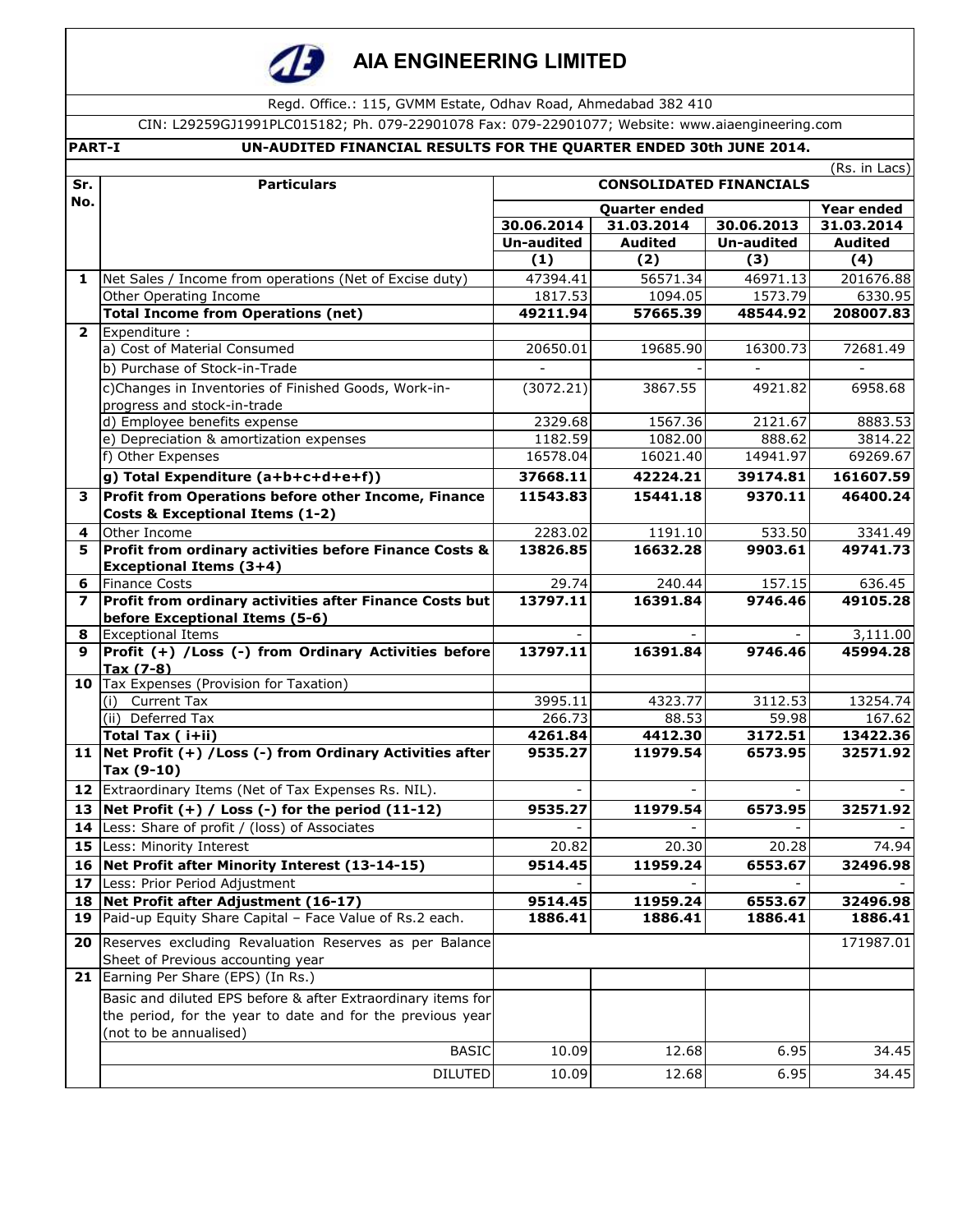|                                                                                      | <b>AIA ENGINEERING LIMITED</b>                                                                  |                                |                                 |            |            |  |  |
|--------------------------------------------------------------------------------------|-------------------------------------------------------------------------------------------------|--------------------------------|---------------------------------|------------|------------|--|--|
|                                                                                      | Regd. Office.: 115, GVMM Estate, Odhav Road, Ahmedabad 382 410                                  |                                |                                 |            |            |  |  |
|                                                                                      | CIN: L29259GJ1991PLC015182; Ph. 079-22901078 Fax: 079-22901077; Website: www.aiaengineering.com |                                |                                 |            |            |  |  |
| <b>PART II</b><br>UN-AUDITED FINANCIAL RESULTS FOR THE QUARTER ENDED 30th JUNE 2014. |                                                                                                 |                                |                                 |            |            |  |  |
| Sr.                                                                                  | <b>Particulars</b>                                                                              | <b>CONSOLIDATED FINANCIALS</b> |                                 |            |            |  |  |
| No.                                                                                  |                                                                                                 |                                | <b>Year ended</b>               |            |            |  |  |
|                                                                                      |                                                                                                 | 30.06.2014                     | 31.03.2014                      | 30.06.2013 | 31.03.2014 |  |  |
| А.                                                                                   | <b>PARTICULARS OF SHAREHOLDING</b>                                                              |                                |                                 |            |            |  |  |
| 1                                                                                    | Public Shareholding                                                                             |                                |                                 |            |            |  |  |
|                                                                                      | No. of Equity Shares                                                                            | 36171450                       | 36171250                        | 36171250   | 36171250   |  |  |
|                                                                                      | Percentage of Shareholding                                                                      | 38.35%                         | 38.35%                          | 38.35%     | 38.35%     |  |  |
| $\mathbf{2}$                                                                         | Promoters & Promoter group Shareholding                                                         |                                |                                 |            |            |  |  |
|                                                                                      | (a) - Pledged/Encumbered - Number of Shares                                                     | <b>NIL</b>                     | <b>NIL</b>                      | <b>NIL</b> | <b>NIL</b> |  |  |
|                                                                                      | - Percentage of shares (as a % of the total shareholding of<br>promoter and promoter group)     | N.A.                           | N.A.                            | N.A.       | N.A.       |  |  |
|                                                                                      | - Percentage of shares (as a % of the total share capital of the<br>Company).                   | N.A.                           | N.A.                            | N.A.       | N.A.       |  |  |
|                                                                                      | (b) Non-encumbered                                                                              |                                |                                 |            |            |  |  |
|                                                                                      | - Number of Shares                                                                              | 58148920                       | 58149120                        | 58149120   | 58149120   |  |  |
|                                                                                      | - Percentage of shares (as a % of the total shareholding of<br>promoter and promoter group)     | 100%                           | 100%                            | 100%       | 100%       |  |  |
|                                                                                      | - Percentage of shares (as a % of the total share capital of the<br>Company).                   | 61.65%                         | 61.65%                          | 61.65%     | 61.65%     |  |  |
| <b>Particulars</b>                                                                   |                                                                                                 |                                |                                 |            |            |  |  |
|                                                                                      |                                                                                                 |                                | <b>Quarter ended 30.06.2014</b> |            |            |  |  |
| в                                                                                    | <b>INVESTOR COMPLAINTS</b>                                                                      |                                |                                 |            |            |  |  |
|                                                                                      | Pending at the beginning of the year                                                            | <b>NIL</b>                     |                                 |            |            |  |  |
|                                                                                      | Received during the quarter                                                                     |                                | $\mathbf{1}$                    |            |            |  |  |
|                                                                                      | Disposed of during the quarter                                                                  |                                | $\mathbf{1}$                    |            |            |  |  |
|                                                                                      | Remaining unresolved at the end of the quarter                                                  | <b>NIL</b>                     |                                 |            |            |  |  |